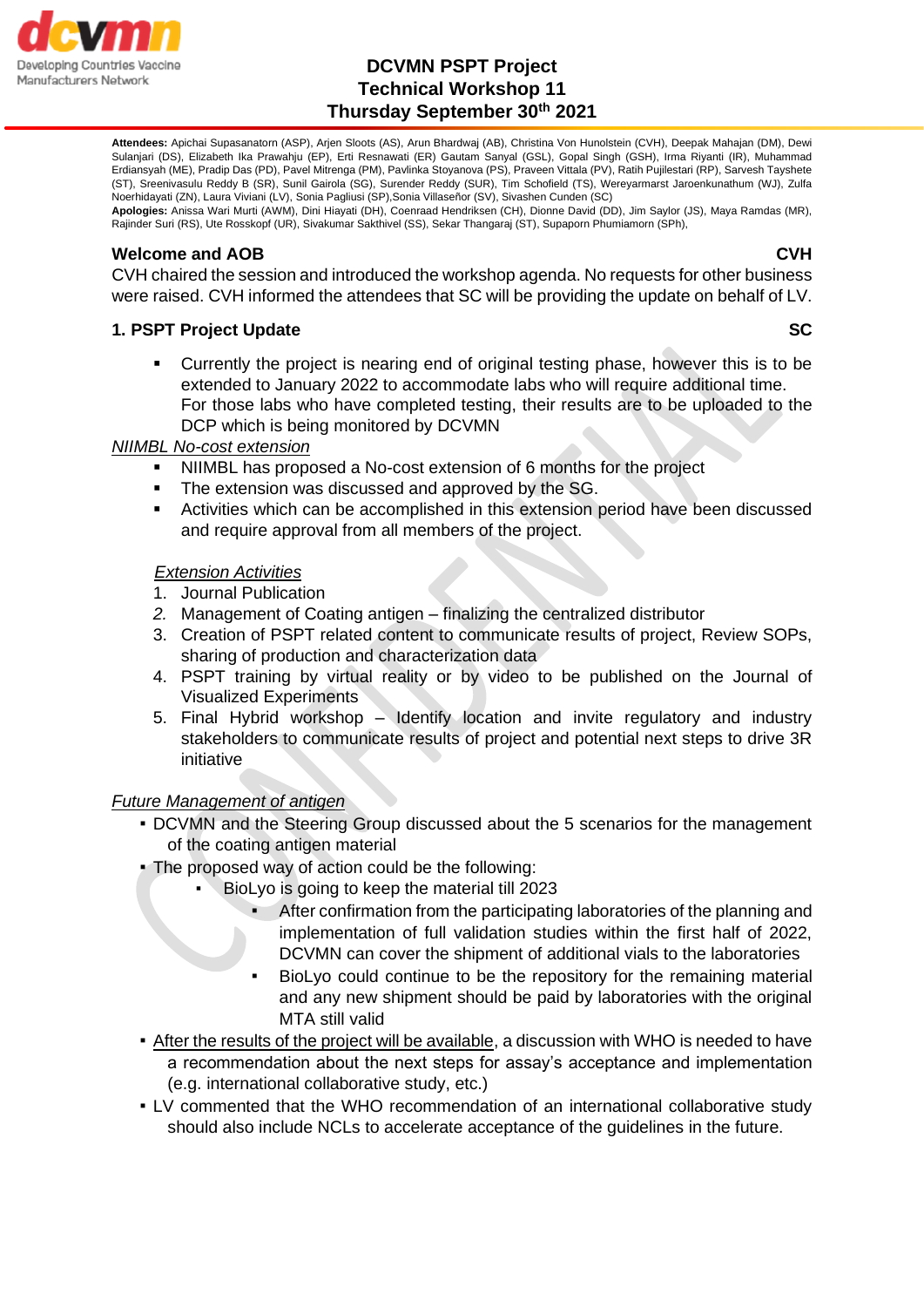

### **2. Laboratories: status of activities**

### **1. CDSCO Kasauli India**

- Study design 1: Sera collection was performed
- Titer of positive control serum was verified in a single pilot test
- Expected completion of project moved to end of October

#### **Questions CDSCO Kasauli India**

- Can rabbit anti-mouse IgG be used as a secondary antibody in lieu of goat antimouse IgG due to low stock
- CVH asked if the rabbit anti-mouse IgG was used in the pilot
- CDSCO Kasauli India confirmed goat anti-mouse IgG
- CVH and SP asked if sensitivity of the assay will be compromised if the antirabbit mouse IgG is used.
- CVH suggested that a parallel experiment is performed to adjust the dilution of the rabbit anti-mouse IgG to the same sensitivity as the goat anti-mouse IgG.
- CDSCO Kasauli India agreed to perform this test.
- AS suggested a titration experiment to determine the sensitivity.
- Attendees in agreement to allow this change of antibody
- GSL and AS clarified that this switch is only approved if the results of the pilot/titration test show that the rabbit anti-mouse IgG is as sensitive as the goat anti-mouse IgG
- **CVH asked if member have similar technical questions in the future that they be sent to the DCVMN 3 days prior to the workshop, so that the item can be discussed and the decision given during the workshop.**

**2. Biological E Limited**

#### PSPT TEST DEAILS FROM BIOLOGICAL E LIMITED

| Study Design: 1 (FL1, FL2A,FL2B, FL3 & FL3 alt)<br>Animal Received Date: 09.08.21                                              |                                                                                                                                                                                                                                                                                                                                                                                           |
|--------------------------------------------------------------------------------------------------------------------------------|-------------------------------------------------------------------------------------------------------------------------------------------------------------------------------------------------------------------------------------------------------------------------------------------------------------------------------------------------------------------------------------------|
|                                                                                                                                |                                                                                                                                                                                                                                                                                                                                                                                           |
| 3 Sentinel, selected for FLISA Date: 17 08 21<br>Pooled Positive and Negative control sera generated as per PSPT SOP protocol. | Lungs from sentinel animals collected ascetically and culture method performed at CRO for B.pertussis, B.bronchoseptica & B.parapertussis. ELISA also<br>performed for B.pertussis for conformation with Xpress bio kit. Sentinel animals sera were cross checked for PSPT antigen coated kit<br>Result: All 3 animals sera OD were between 0.35-0.45 which is complying as per PSPT SOP. |
| DOI: 18.08.21<br>DOB: 15.09.21                                                                                                 | Sera Separation Date: 15.09.21                                                                                                                                                                                                                                                                                                                                                            |
| Dilutions: For reference IPRS/20/PERT - 10, 5, 2.5, 1.25 IU/mL                                                                 | For Samples: 10, 20, 40, 80 Fold                                                                                                                                                                                                                                                                                                                                                          |
|                                                                                                                                | Deviation from Protocol: For ELISA Part, Secondary antibody were optimized to use Anti-Mouse IgG peroxidase Ab produced in Goat Sigma. Product No<br>A3673 The dilution selected was 1/5000 and remaining all sera dilutions are as per DCVMN protocol.                                                                                                                                   |
| Date of ELISA for 32 Plates: 15.09.21                                                                                          | Result: All batches are responded with potency values and compared with Kendrick test.                                                                                                                                                                                                                                                                                                    |
| Date of ELISA for 6 Sentinel: 16.09.21                                                                                         | Result: All 6 animals are between 0.35-0.45 OD                                                                                                                                                                                                                                                                                                                                            |
| Conclusion: The Final Excel Calculated sheet was uploaded in Web site.                                                         |                                                                                                                                                                                                                                                                                                                                                                                           |

- Deviation from SOP a Sigma anti-mouse IgG was optimized to a dilution of 1/5000 to be used as the secondary antibody.
- Results will be uploaded beginning of October.
- SG commented that the Serum Institute have observed that when using the reference at the 10IU and 5IU dilutions there is no observed difference in absorbance as it has reached saturation.
- Therefore, a graded response was not observed from the animals which does not fit the linearity. SG asked PD if a similar observation was made by Biological E.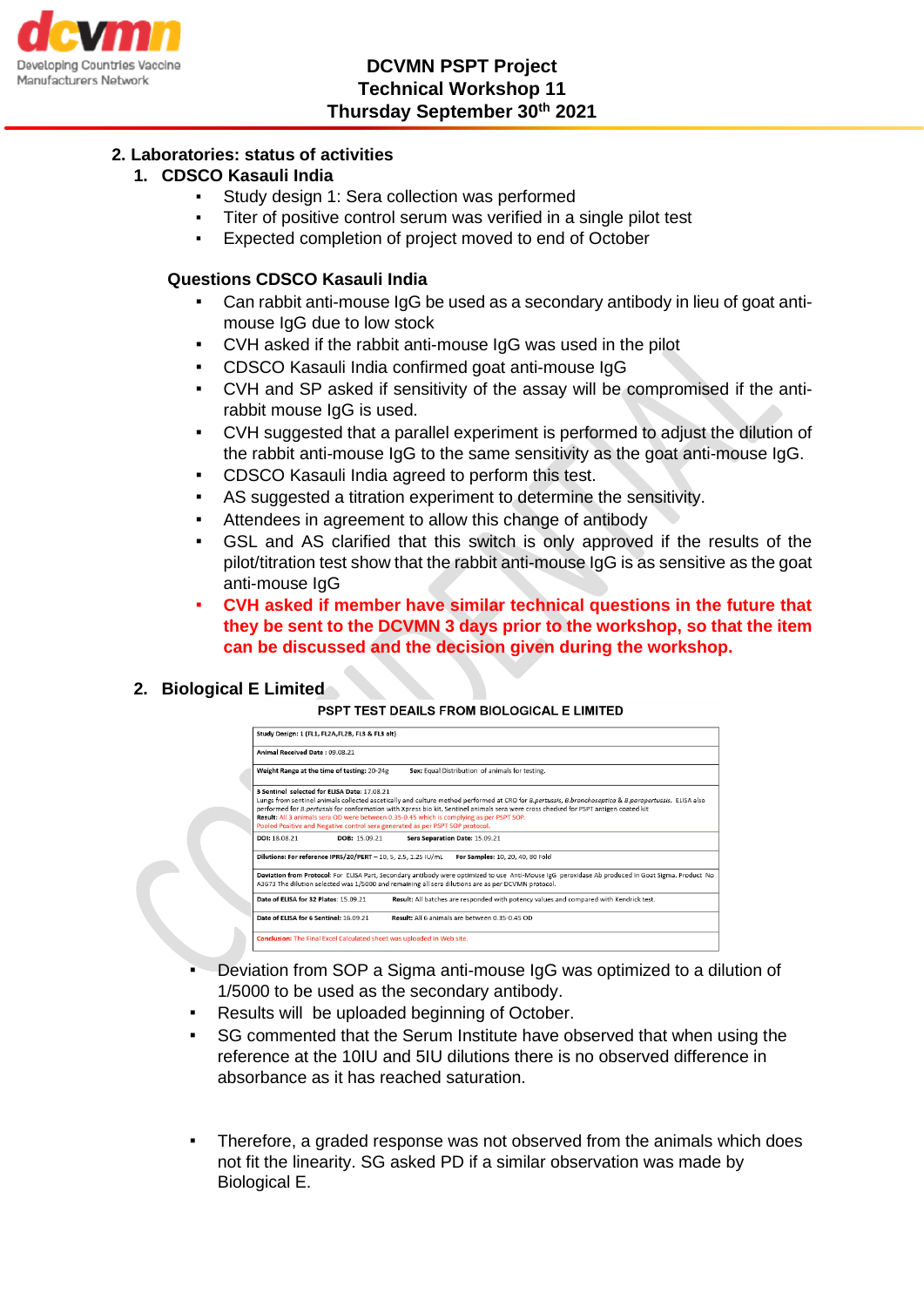

PD replied that with the initial supplier of antibody Biological E observed overlay, when switching to Sigma at 1/5000 the graded response was observed at all dilutions of reference.

# **3. BulBio**

- Bulbio has begun the PSPT immunization and bleeding will be in November.
- Importantly, project completion and results submission has anticipated from 11<sup>th</sup> January 2022 to the 22<sup>nd</sup> of December 2021
- PS asked if Bulbio intend to perform the pilot ELISA
- PM confirmed that a pilot test will be conducted during the ELISA phase

### **4. Bharat Biotech**

- Testing phase completed.
- Upload of results expected 8<sup>th</sup> of October.

### **5. Biofarma**

- Completed project and results have already uploaded.
- Second run results were lower than initial run and calculations will be checked again.

# **6. Department of Medical Sciences Thailand**

- Results will be uploaded to the platform.
- There are concerns with the results and Department of Medical Sciences Thailand ask the steering group to review results.
- Department of Medical Sciences Thailand will follow up offline with the SG.

### **7. NCL Indonesia**

- Schedule has been adjusted for the ELISA experiment and will now be conducted in October/November.
- TMB powder can be used instead of liquid if there are supply issues so long as the concentration is the same as the liquid.
- AS suggests a pilot test be conducted using the TMB powder vs the TMB solution.
- CVH points that the NCL should consider the toxicity of the powder and a buffer will need to be the same as the TMB solution.

## **8. Panacea Biotech**

- **ELISA experiment underway.**
- Optimization of the procedure is being conducted as dilution 1/4000 results showed high signal background readings.
- 1/10000 dilution was found to be acceptable.
- Results to be shared with DCVMN mid-October.

# **Questions Panacea Biotech**

- Can a higher dilution be used as a starting dilution as 1/400 results are coming back as high absorbance?
- AS suggests titration of antibody instead of the starting the higher dilution.

#### **9. Sanofi**

- Sera have been collected.
- Alteration of FL3 has been completed.
- **ELISA will be conducted during early October.**